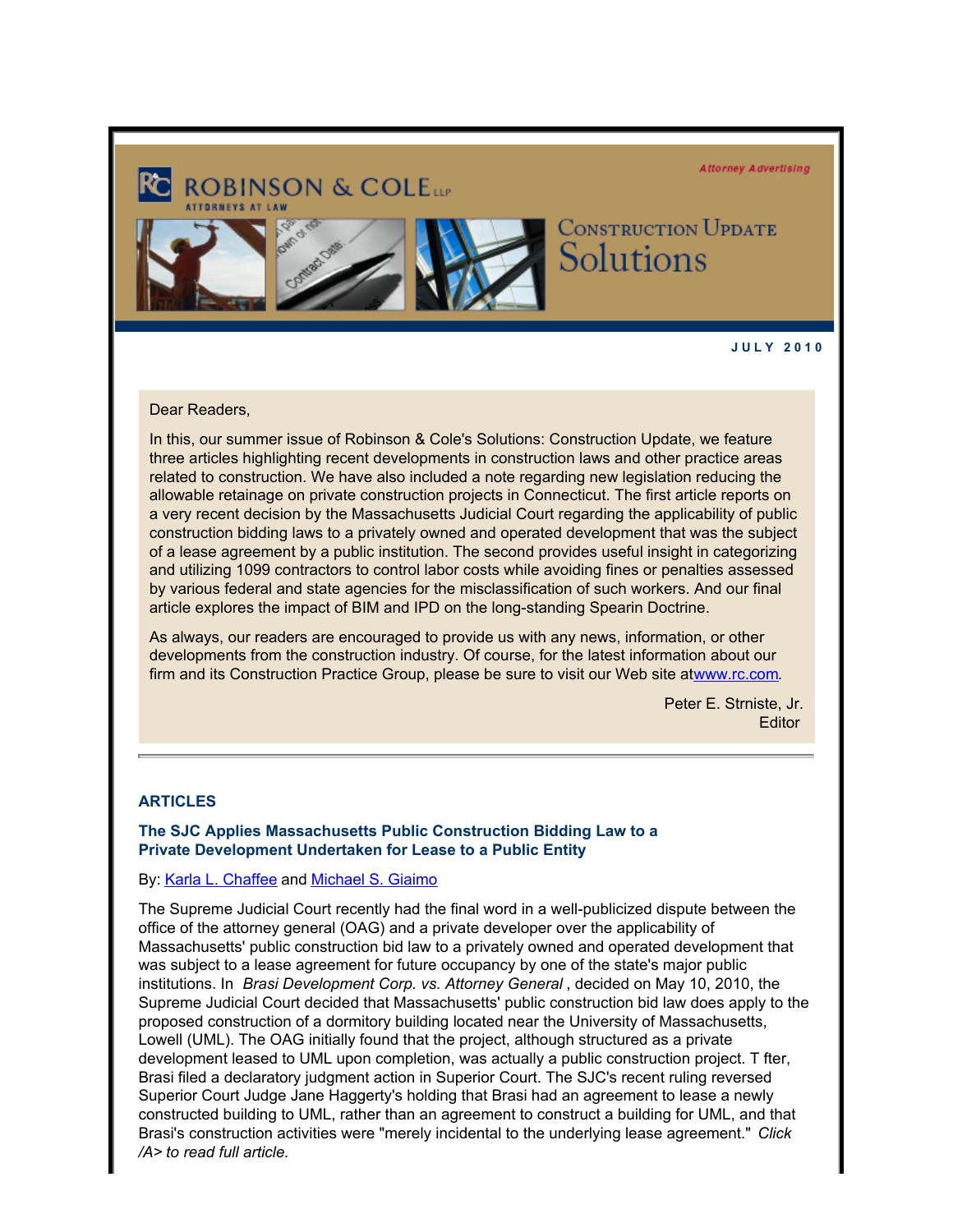# **Government Refocus on Independent Contractors Could Result in Significant Liability for Businesses**

# By: [Mitchell L. Fishberg](http://www.rc.com/?ju=fe2116777360057b711379&ls=fdeb10747163027b7d177372&m=fefb1671756c0d&l=fe941573716d077a75&s=fe191d757d600c7a751376&jb=ffcf14&t=) and [Catherine Moreton Gray](http://www.rc.com/?ju=fe2916777360057b711c70&ls=fdeb10747163027b7d177372&m=fefb1671756c0d&l=fe941573716d077a75&s=fe191d757d600c7a751376&jb=ffcf14&t=)

Many companies utilize 1099 contractors to supplement traditional W-2 employee workforces. If done correctly, this can be a useful method for controlling labor costs and engaging needed expertise, especially in the construction industry, w the volume of work may not be consistent throughout the year. Some companies, however, either negligently or intentionally violate the law by misclassifying workers as contractors instead of employees. In light of such abuse, federal and state agencies have announced plans to crack down on such arrangements, stepping up enforcement and increasing penalties. As a result, the likelihood that employers paying individuals on a 1099 basis will be audited by either the federal or a state DOL agency has increased dramatically. *Click /FONT> to read full article.*

# **Reconsidering Spearin in the New World of BIM**

# By: **Alexandria Baez** and **Elizabeth K. Cunha**

The use of Building Information Modeling (BIM) throughout New England is on the rise. Its broad appeal lies in the potential to achieve time and cost savings through information exchange, collaboration, and coordination. Working with integrated models encourages owners, designers, and contractors, along with key consultants and trade contractors, to become cooperatively engaged in the design process from project infancy, a method sometimes referred to as Integrated Project Delivery (IPD). In contrast with traditional design-bid-build delivery, IPD invites the exchange and use of information within a collaborative environment. Ideally, this information-sharing process helps minimize project pitfalls such as errors, delays, and unanticipated changes. With BIM's growing acceptance and use in the regional construction industry, however, firms that invest in BIM tools and technologies must be cognizant of the risks associated with the blurring of traditional design and construction roles, and how those challenges may be avoided or otherwise managed through careful contract documentation. *Click /A> to read full article.*

# **Connecticut Lowers Limits on Retainage in Private Construction**

# By: [Martin A. Onorato](http://www.rc.com/?ju=fe2416777360057b711c75&ls=fdeb10747163027b7d177372&m=fefb1671756c0d&l=fe941573716d077a75&s=fe191d757d600c7a751376&jb=ffcf14&t=)

On June 11, Governor M. Jodi Rell signed into law Public Act 10-148, lowering the maximum retainage on private construction from 7.5 percent to 5 percent. This measure received strong support from trade contractors' organizations, and was opposed by the banking industry, which warned that the reduction would make construction lending more risky and expensive. Despite the opposition, the bill passed the Legislature nearly unanimously. The revised law becomes effective on October 1, 2010.

This is the first reduction in the limit since Connecticut began limiting retainage on private construction contracts in 1999 with the passage of the so-called "Act Concerning Fairness in Financing in the Construction Industry." The retainage limit applies to all construction contracts and subcontracts on projects over \$25,000, excluding public works, HUD-funded projects, and residential buildings containing four units or less. Connecticut continues to require that private retainage be placed in escrow in an in-state bank.

# **FIRM NEWS & NOTES**

# **At the Podium**

Construction attorney [Gregory R. Faulkner](http://www.rc.com/?ju=fe2316777360057b711c76&ls=fdeb10747163027b7d177372&m=fefb1671756c0d&l=fe941573716d077a75&s=fe191d757d600c7a751376&jb=ffcf14&t=) participated in a panel discussion during the Professional Women in Construction (PWC) program "Getting What You Bargained for in a Tough Economy." Mr. Faulkner and the rest of the PWC panel discussed legal and practical options to ensure payment and performance on construction projects. Founded in 1980, PWC is a nonprofit 501(c)3 organization committed to advancing professional, entrepreneurial, and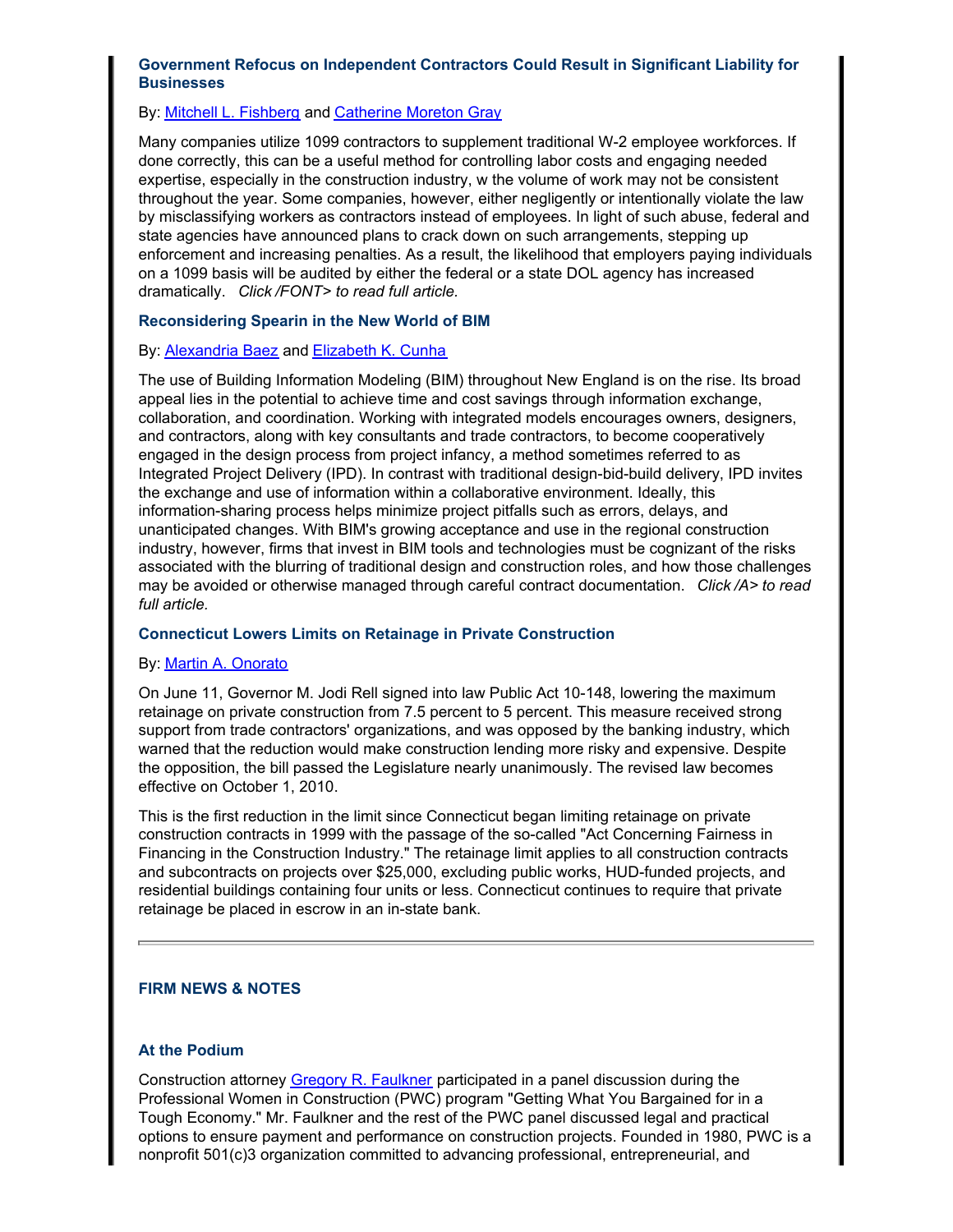managerial opportunities for women and other nontraditional populations in construction and related industries.

Real estate attorney [Carla M. Moynihan](http://www.rc.com/?ju=fe2216777360057b711c77&ls=fdeb10747163027b7d177372&m=fefb1671756c0d&l=fe941573716d077a75&s=fe191d757d600c7a751376&jb=ffcf14&t=) chaired a half-day panel presentation for Massachusetts Continuing Legal Education entitled Real Estate Development through Public-Private Partnerships. The presentation is available via webcast ([http://www.mcle.org/on-demand-programs/browse-on-demand-programs.cfm](http://www.rc.com/?ju=fe2116777360057b711c78&ls=fdeb10747163027b7d177372&m=fefb1671756c0d&l=fe941573716d077a75&s=fe191d757d600c7a751376&jb=ffcf14&t=)).

Insurance and reinsurance attorneys [Rebecca Levy-Sachs](http://www.rc.com/?ju=fe2016777360057b711c79&ls=fdeb10747163027b7d177372&m=fefb1671756c0d&l=fe941573716d077a75&s=fe191d757d600c7a751376&jb=ffcf14&t=) and [Deborah A. Vennos](http://www.rc.com/?ju=fe2716777360057b711d71&ls=fdeb10747163027b7d177372&m=fefb1671756c0d&l=fe941573716d077a75&s=fe191d757d600c7a751376&jb=ffcf14&t=) recently presented a program on "Green Buildings and Insurance" at the Sustainability and Climate Change Breakfast Seminar sponsored by Robinson & Cole's Environmental and Utilities Practice Group. Approximately 40 clients, attorneys, and local government officials attended the 12th seminar in the series, which was simulcast in Hartford, Boston, Stamford, and New York. The program provided an overview of green building standards and green building codes, the insurance industry response to green building, recent green building endorsements offered by property and builders risk insurers energy efficiency, green building coverage availability under policy law and ordinance provisions, and hypothetical green adjustment issues. Jon C. Held, president of J.S. Held, Incorporated, a national construction consulting firm headquartered in New York, served on the panel.

Insurance and reinsurance attorneys [Gregory P. Varga](http://www.rc.com/?ju=fe2616777360057b711d72&ls=fdeb10747163027b7d177372&m=fefb1671756c0d&l=fe941573716d077a75&s=fe191d757d600c7a751376&jb=ffcf14&t=) and [Deborah A. Vennos](http://www.rc.com/?ju=fe2716777360057b711d71&ls=fdeb10747163027b7d177372&m=fefb1671756c0d&l=fe941573716d077a75&s=fe191d757d600c7a751376&jb=ffcf14&t=) presented "Chinese Drywall: The Next Asbestos or the Next Y2K?" at a recent meeting of the New England Claims Executives Association (NECEA). They discussed scientific principles and complex insurance coverage issues driving widespread litigation from allegedly defective Chinese drywall used in home construction. During the meeting, Mr. Varga was honored for his contributions to NECEA over the years as a speaker and panelist. NECEA was founded in 1930 to promote professionalism among claims people in New England.

Environmental attorney [Pamela K. Elkow](http://www.rc.com/?ju=fe2516777360057b711d73&ls=fdeb10747163027b7d177372&m=fefb1671756c0d&l=fe941573716d077a75&s=fe191d757d600c7a751376&jb=ffcf14&t=) spoke at the Construction Institute's (CI) Regional Construction Forecast Series titled "I-95 Corridor Regional Construction Forecast: Positioning for the Future...What's happening next and why?" This program provided insight into the future of design, construction, and commercial real estate in Connecticut's Gold Coast Region. Ms. Elkow discussed the development of brownfields along the I-95 corridor. CI, a division of the University of Hartford, is a nonprofit, nonpartisan association of diverse professionals working to improve the construction industry by sharing experiences and knowledge, advancing relationships, and developing business leaders.

Construction attorney [Martin A. Onorato](http://www.rc.com/?ju=fe2416777360057b711c75&ls=fdeb10747163027b7d177372&m=fefb1671756c0d&l=fe941573716d077a75&s=fe191d757d600c7a751376&jb=ffcf14&t=) chaired the May Roundtable of the Professional Practice Committee of the Connecticut Chapter of the American Institute of Architects on the topic of "The Business of BIM and IPD." He also joined the Industry Practices Committee of the Connecticut Building Congress to discuss how BIM impacts project delivery systems.

On March 11, 2010, Real estate attorney **Edward S. Hill** spoke at the Connecticut Bar Association's CLE Seminar on Condominium Documents and Practice under the Sweeping 2009 Amendments to the Common Interest Ownership Act. Mr. Hill spoke about requirements for public offering statements, resale certificates, and right-to-cure provisions regarding construction defects. He was a member of the Connecticut Law Revision Commission Study Group on the Amendments to the Common Interest Ownership Act that developed the changes to the act.

Tax and tax-exempt attorneys [Felicia S. Hoeniger](http://www.rc.com/?ju=fe2316777360057b711d75&ls=fdeb10747163027b7d177372&m=fefb1671756c0d&l=fe941573716d077a75&s=fe191d757d600c7a751376&jb=ffcf14&t=) and [John R. Shaughnessy, Jr](http://www.rc.com/?ju=fe2216777360057b711d76&ls=fdeb10747163027b7d177372&m=fefb1671756c0d&l=fe941573716d077a75&s=fe191d757d600c7a751376&jb=ffcf14&t=) ., recently discussed several topics to members of the Institute for Professionals in Taxation in New Orleans, Louisiana. Ms. Hoeniger appeared at the Advanced Sales Tax Seminar, sponsored by the American Bar Association and the Institute for Professionals in Taxation, as part of a panel titled "The Definition of 'Is': Should Taxpayers Give Deference to Tax Agencies in the Interpretation of Tax Statutes&#151A Tax Administrator and Practitioner Debate on Current Issues." Mr. Shaughnessy spoke at the same seminar about "State and Local Tax Issues for Construction Contractors." He also spoke at the Advanced Property Tax Seminar, w he covered the Northeastern U.S. as part of a panel discussing current developments around the country.

Tax and tax-exempt attorneys [Felicia S. Hoeniger](http://www.rc.com/?ju=fe2316777360057b711d75&ls=fdeb10747163027b7d177372&m=fefb1671756c0d&l=fe941573716d077a75&s=fe191d757d600c7a751376&jb=ffcf14&t=) and John R. Shaughnessy, Jr., also presented at the CBIA's 2010 Connecticut Tax Conference held in Farmington. Mr. Shaughnessy discussed the Application of Connecticut Sales and Use Tax to Construction Contractors with copresenter Paul Greenfield, Tax Unit Manager of the Department of Revenue Services. Ms. Hoeniger's topic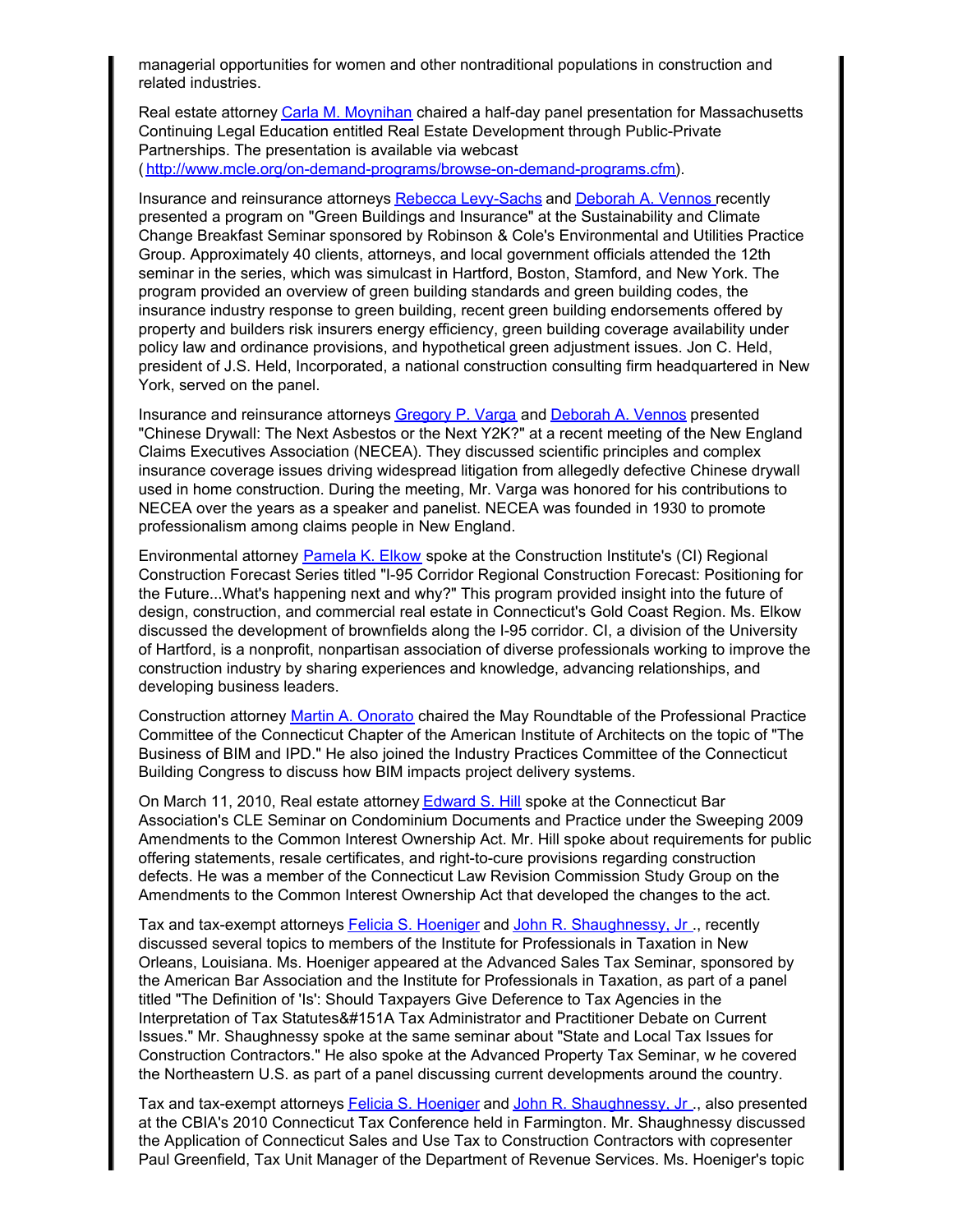was Connecticut Tax Issues&#151An Overview for Property Developers and Managers. Her copresenter was Michael J. O'Sullivan of the State of Connecticut's Department of Revenue Services with a special thanks to Matt Nick.

Real estate attorney [Edward S. Hill](http://www.rc.com/?ju=fe2416777360057b711d74&ls=fdeb10747163027b7d177372&m=fefb1671756c0d&l=fe941573716d077a75&s=fe191d757d600c7a751376&jb=ffcf14&t=) participated in a panel discussion at the 13th Annual Condominium/Homeowners Association Conference & Expo sponsored by the Connecticut Chapter of the Community Associations Institute on March 13, 2010. The panel consisted of common interest community lawyers that conducted a question and answer session for association officers and directors, and condominium managers, about condominium documentation and governance issues concerning recent changes in condominium law. Mr. Hill was a member of the Connecticut Law Revision Commission Study Group on the Amendments to the Common Interest Ownership Act that developed the changes to the act.

Construction chair [Dennis C. Cavanaugh](http://www.rc.com/?ju=fe2116777360057b711d77&ls=fdeb10747163027b7d177372&m=fefb1671756c0d&l=fe941573716d077a75&s=fe191d757d600c7a751376&jb=ffcf14&t=) will moderate the "How to Keep Construction Arbitration from Running Wild and Becoming Just like Litigation," a program that will be held on the campus of Central Connecticut State University on September 29. The program will be cosponsored by the Connecticut Bar Association's Alternative Dispute Resolution Section.

Construction attorney [Gregory R. Faulkner](http://www.rc.com/?ju=fe2316777360057b711c76&ls=fdeb10747163027b7d177372&m=fefb1671756c0d&l=fe941573716d077a75&s=fe191d757d600c7a751376&jb=ffcf14&t=) will present on the topic of sustainability at the 8th Annual Higher Education Real Estate Lawyers Conference, hosted by Princeton University on October 14 and 15, 2010.

Construction attorney [Keane E. Aures](http://www.rc.com/?ju=fe2016777360057b711d78&ls=fdeb10747163027b7d177372&m=fefb1671756c0d&l=fe941573716d077a75&s=fe191d757d600c7a751376&jb=ffcf14&t=) spoke at the Connecticut Bar Association CLE Seminar on the Construction Law Updates for 2010 on May 14, 2010. Mr. Aures spoke of the various surety and bond law decisions handed down by the court of the State of Connecticut during 2009 and provided a general synopsis of surety and bond law for the program's attendees.

### **In Attendance**

Robinson & Cole attorneys [Gregory R. Faulkner](http://www.rc.com/?ju=fe2316777360057b711c76&ls=fdeb10747163027b7d177372&m=fefb1671756c0d&l=fe941573716d077a75&s=fe191d757d600c7a751376&jb=ffcf14&t=) and [Megan R. Naughton](http://www.rc.com/?ju=fe1f16777360057b711d79&ls=fdeb10747163027b7d177372&m=fefb1671756c0d&l=fe941573716d077a75&s=fe191d757d600c7a751376&jb=ffcf14&t=) attended the National Association of College and University Attorneys 50th Annual Conference, held June 27-30 in Washington, D.C.

Robinson & Cole attorneys [Carla M. Moynihan](http://www.rc.com/?ju=fe2216777360057b711c77&ls=fdeb10747163027b7d177372&m=fefb1671756c0d&l=fe941573716d077a75&s=fe191d757d600c7a751376&jb=ffcf14&t=) and [Alexandria Baez](http://www.rc.com/?ju=fe2716777360057b711c72&ls=fdeb10747163027b7d177372&m=fefb1671756c0d&l=fe941573716d077a75&s=fe191d757d600c7a751376&jb=ffcf14&t=) recently attended the New England Construction Industry's networking event held on April 29 at McFadden's in Providence.

Construction attorneys [Todd R. Regan](http://www.rc.com/?ju=fe3016777360057b701470&ls=fdeb10747163027b7d177372&m=fefb1671756c0d&l=fe941573716d077a75&s=fe191d757d600c7a751376&jb=ffcf14&t=), [Peter E. Strniste, Jr](http://www.rc.com/?ju=fe2f16777360057b701471&ls=fdeb10747163027b7d177372&m=fefb1671756c0d&l=fe941573716d077a75&s=fe191d757d600c7a751376&jb=ffcf14&t=)., and [Alexandria Baez](http://www.rc.com/?ju=fe2716777360057b711c72&ls=fdeb10747163027b7d177372&m=fefb1671756c0d&l=fe941573716d077a75&s=fe191d757d600c7a751376&jb=ffcf14&t=) attended the Construction Institute's 3rd Annual Member/Guest Spring Social, held at The Boathouse in Hartford on May 20.

Construction attorneys [Todd R. Regan](http://www.rc.com/?ju=fe3016777360057b701470&ls=fdeb10747163027b7d177372&m=fefb1671756c0d&l=fe941573716d077a75&s=fe191d757d600c7a751376&jb=ffcf14&t=) and [Peter E. Strniste, Jr](http://www.rc.com/?ju=fe2f16777360057b701471&ls=fdeb10747163027b7d177372&m=fefb1671756c0d&l=fe941573716d077a75&s=fe191d757d600c7a751376&jb=ffcf14&t=). participated in the 16th Annual van Zelm Golf Tournament held at the Tunxis Plantation Country Club on June 4.

Robinson & Cole attorneys [Martin A. Onorato](http://www.rc.com/?ju=fe2416777360057b711c75&ls=fdeb10747163027b7d177372&m=fefb1671756c0d&l=fe941573716d077a75&s=fe191d757d600c7a751376&jb=ffcf14&t=), [Gregory R. Faulkner](http://www.rc.com/?ju=fe2316777360057b711c76&ls=fdeb10747163027b7d177372&m=fefb1671756c0d&l=fe941573716d077a75&s=fe191d757d600c7a751376&jb=ffcf14&t=), [David M. Panico](http://www.rc.com/?ju=fe2e16777360057b701472&ls=fdeb10747163027b7d177372&m=fefb1671756c0d&l=fe941573716d077a75&s=fe191d757d600c7a751376&jb=ffcf14&t=), and [Stephen W. Aronson](http://www.rc.com/?ju=fe2d16777360057b701473&ls=fdeb10747163027b7d177372&m=fefb1671756c0d&l=fe941573716d077a75&s=fe191d757d600c7a751376&jb=ffcf14&t=) participated in the 21st Annual Danbury Hospital Cancer Golf Tournament held on June 8 at the Ridgewood Country Club.

Construction attorney [Alexandria Baez](http://www.rc.com/?ju=fe2716777360057b711c72&ls=fdeb10747163027b7d177372&m=fefb1671756c0d&l=fe941573716d077a75&s=fe191d757d600c7a751376&jb=ffcf14&t=) recently attended the Associated General Contractors (AGC) of Massachusetts Annual Meeting, which celebrated the association's 75th anniversary. Begun by a group of contractors in 1935, the association has grown to one of the most active of the 96 chapters across the country, offering its members advocacy with legislative and regulatory agencies, management education, and safety training for the industry.

#### **In Print**

Construction chair [Dennis C. Cavanaugh](http://www.rc.com/?ju=fe2116777360057b711d77&ls=fdeb10747163027b7d177372&m=fefb1671756c0d&l=fe941573716d077a75&s=fe191d757d600c7a751376&jb=ffcf14&t=) recently authored the Connecticut chapter in the book *A State-by-State Guide to Construction and Design Law: Current Statutes and Prac*tices, Second Edition. Mr. Cavanaugh's chapter provides a comprehensive review of Connecticut design and construction law and is a valuable resource for lawyers negotiating or reviewing construction or design contracts for projects outside their jurisdiction. The guide is published by the Real Property, Trust and Estate Law Section of the American Bar Association. Construction attorney [Martin A. Onorato](http://www.rc.com/?ju=fe2416777360057b711c75&ls=fdeb10747163027b7d177372&m=fefb1671756c0d&l=fe941573716d077a75&s=fe191d757d600c7a751376&jb=ffcf14&t=) and associate [Keane E. Aures](http://www.rc.com/?ju=fe2016777360057b711d78&ls=fdeb10747163027b7d177372&m=fefb1671756c0d&l=fe941573716d077a75&s=fe191d757d600c7a751376&jb=ffcf14&t=) assisted Mr. Cavanaugh with the drafting of this chapter.

**Of Note**